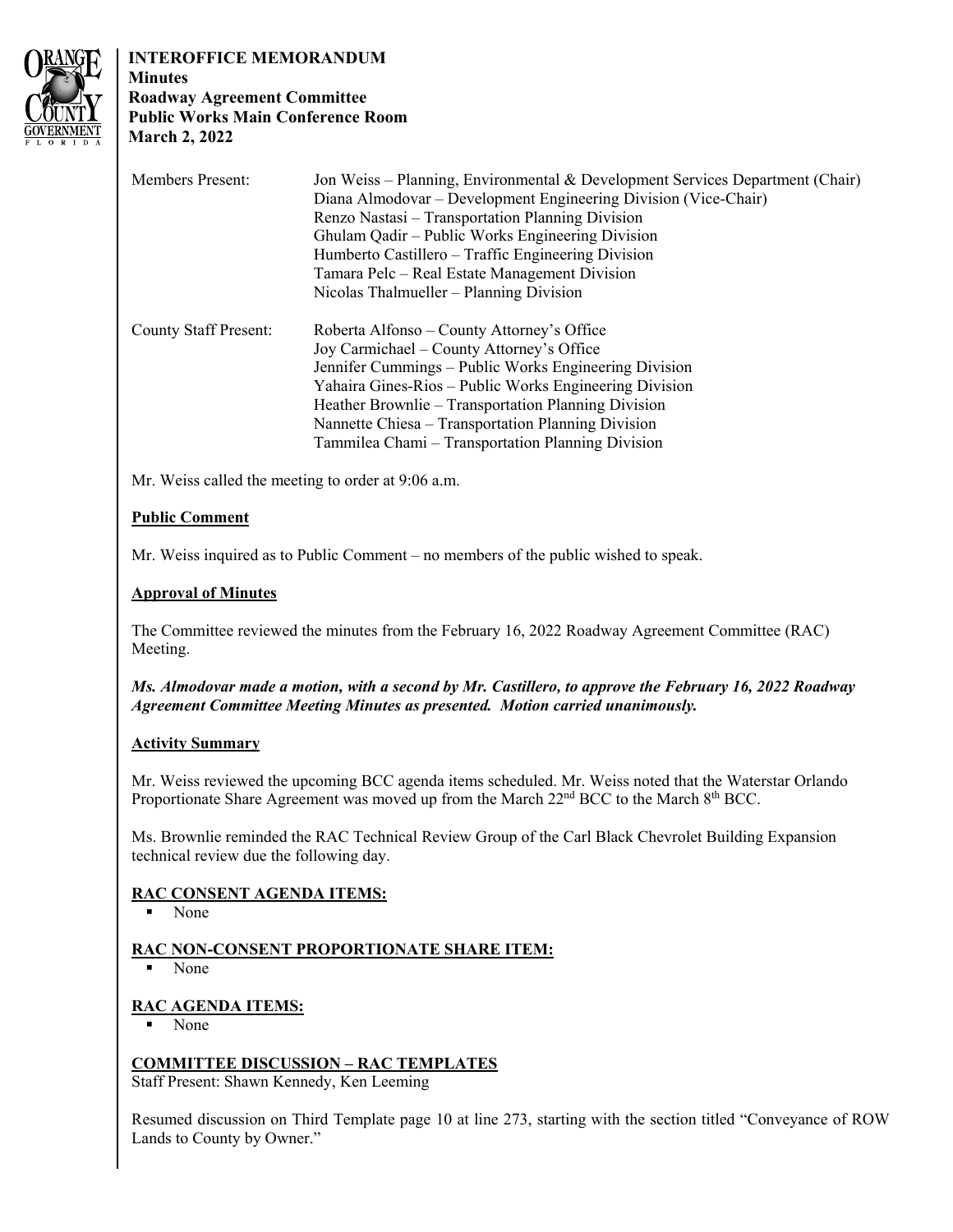Roadway Agreement Committee – Meeting Minutes March 2, 2022 Page 2

#### Page 10

- ∙ Line 274 add "or certificate of completion" (only on a case by case basis so template language will remain)
- ∙ Line 279 discussion of change of "easements" to "matters"
- ∙ Line 274 change timeframe of conveyance to the end of DE&P. Rather than "upon substantial completion" prior to the Notice to Proceed would be a good trigger
- ∙ Line 288 "Title Policy" change back from 90 days to 30 days

Page 6

- ∙ Lines 171-176 language pertaining to maintenance surety will remain.
- Line 167 strike the word "final" since maintenance surety needed for an additional year.
- ∙ Discussion of CIP construction vs. E-Project construction and whether road accepted immediately versus oneyear warranty period. The reference of E-Projects was removed previously from the template language in page 5.
- ∙ Remove references to E-Projects and Certificate of Completion and require maintenance surety for one year after construction.
- ∙ Discussion of Irrigation commenced and whether it should be kept in the draft.
- ∙ Discussion commenced regarding at what point right-of-way needs to be accepted. Owner can give away easements to utilities during the year timeframe.
- ∙ Discussion of blanket easement over entire project commenced. Need right-of-way conveyance at the end of the Design when right-of-way known. A separate discussion needed for blanket easement over the entire project.
- ∙ Mr. Leeming asked that the Project Manager "PM" have roadway design experience. Ms. Cummings will provide language from the Sunbridge agreement that addresses this issue for Ms. Alfonso to incorporate.

### Page 2

- Line 38 add the word "all" before "right-of-way purposes" to include ponds and easements and anything else Page 3
	- ∙ Line 81 add "Stormwater Management" to Section C.
	- Line 71 "owner shall use a design firm acceptable to County" expand to provide criteria for design experience
	- ∙ Line 68 added" FDOT" before "qualified"

#### Page 12

- ∙ Add subsection "G" Delegation of Authority language for REM manager to be able to execute documents
- ∙ Line 342 section for additional ROW acquisition change "Prior to the beginning of Construction" to "Prior to Notice to Proceed".

Page 14 change "DE&Posit" to "Deposit" in line 384 and also on Page 18 change "DE&Puty" to "Deputy" in line 523.

- ∙ Ms. Alfonso to add an additional "Section D" to page 13 to further embellish the concept of owner paying for any eminent domain.
- ∙ Discussion of blanket easements and how Orange County Utilities could encumber OC right-of-way or even Duke Energy encumbering future right-of-way area.
- ∙ Need to acquire blanket easement at time of agreement to be able to be first in line to avoid Duke/OCU issues.

### **Template #4 Construction Agreement (No Credits)**

Same agreement for Construction for No Credits only difference is deletion of Credit language.

■ Page 7, line 188 change "\$100,00" to "\$1,000,000"

### **Template #5 Right-of-Way and Cost-Sharing Agreement**

Non-Standard agreement set up for a specific project in anticipation.

### **Template #6 Right-of-Way and Cost-Sharing Agreement (No Credits)**

Same as previous template but without opportunity for credits.

#### **Template #7 & #8 Proportionate Share Agreements (Single Deficiency & Multiple Deficiency)**

Mr. Weiss asked for an update to address density and intensity which has been included on page 4 in lines 134-136. Mr. Weiss also requested language stating proportionate share contribution payments cannot be transferred or applied to different properties. Ms. Alfonso to expand Section 4 which discusses "no refunds" of the PS payment.

The Committee will pick-up with Template #9 at the next meeting.

Ms. Alfonso to revise the Construction Agreement and submit an updated redline for future discussion.

Mr. Weiss adjourned the meeting at 10:31 a.m.